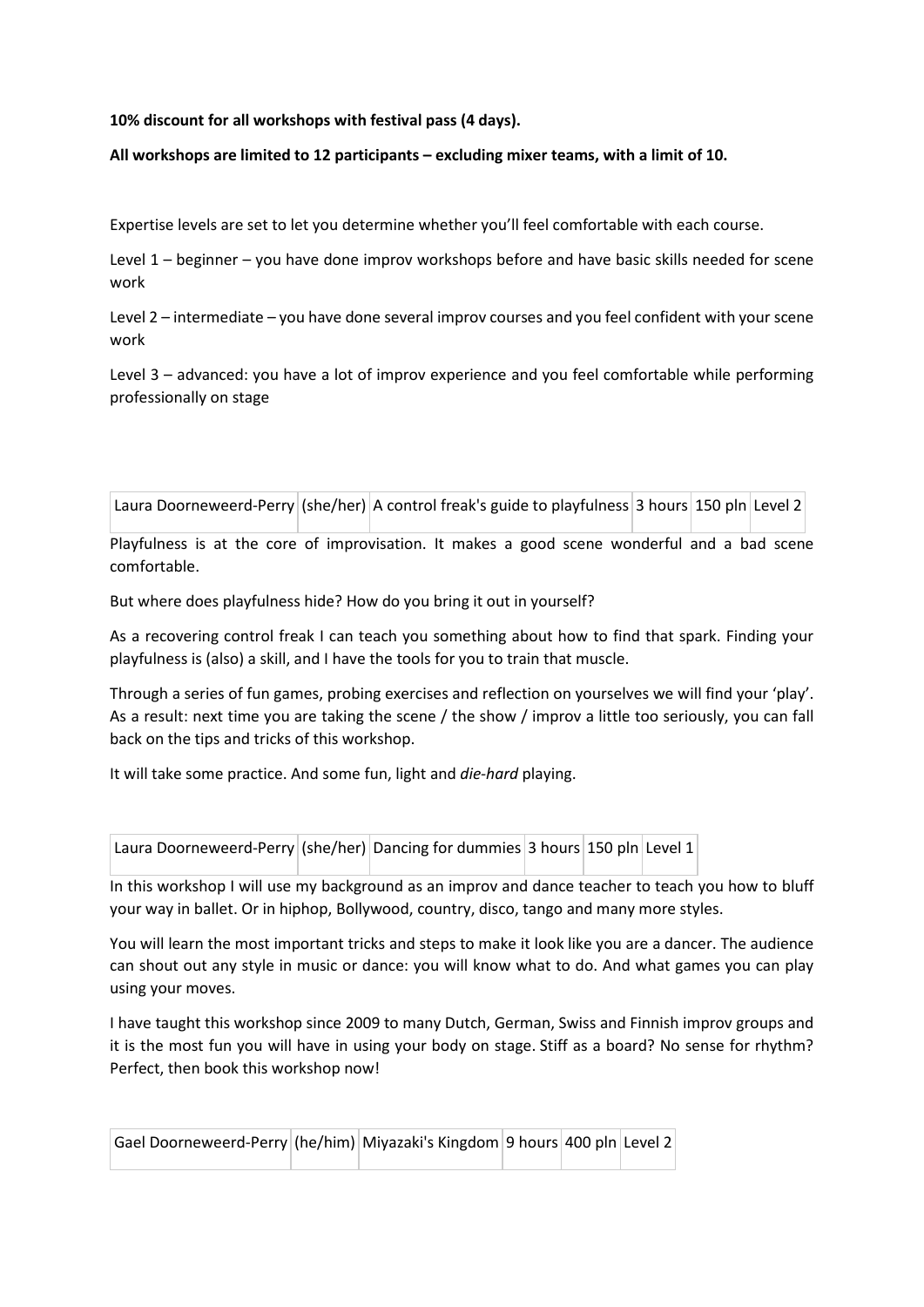The human world can be a dark place. Can also be simple and uplifting. In fact, nothing is ever black or white. We go through everyday life looking for moments of magic. What if we switch it, and look for everyday moments in a magical world?

This workshop is about bringing you to a place where nothing is normal. Where everything is normal. Where the weirdest and most magical creature can just be a girl, and where the spirit of the forest can just be a boy. A story where magic is real and reality is magic. This poetic, sensitive and place of emotions place is Japanese director Miyazaki's kingdom.We'll learn how to build Miyazaki's stories with heroes who care: about the world, about nature, about the human part of us, about our soul.

The best way to understand what it means to be human, is to not be one.

| Laura&Gael MIXER TEAM: Double Deep Dive: Object of Affection 15 hours 600 pln Level 3 |  |  |
|---------------------------------------------------------------------------------------|--|--|
|                                                                                       |  |  |

Based on the international duo-show *Object of Affection*, the two performers of that show are giving you a masterclass to pull on stage *Object Tales*, the ensemble version of their show.

In this workshop you will learn how to impersonate objects. Not only for environment work or for side characters, but as main characters of your stories! This workshop inspired by Pixar work will explore silent scenes, physical work, action, love, and imagination to turn inanimate worlds into living stories!

You will never look at your environment the same way after imagining the life of all these objects.

The workshop ends with a 30 minutes show on the Festival Main Stage.

|  |  | Lee White (he/him) Listening and acceptance 6 hours 280 pln Level 1 |  |  |  |
|--|--|---------------------------------------------------------------------|--|--|--|
|--|--|---------------------------------------------------------------------|--|--|--|

Listening is one of the most important skills an improviser can have, yet too often our scene partner's words and the meanings behind them are neglected. Can we turn down our ego and open our ears and eyes to what is really being said? Yes we can. Everything our partner does can be fuel for inspiration. Get out of your head and see your partner offers even if they don't. With a focus on listening to and watching our scene partner and accepting their offers, this workshop will have you giving more and making your partner look like the star. Ask not what your partner can do for you, ask what you can do for your partner.

|  | Lee White (he/him) Stage Friction 6 hours 280 pln Level 2 |  |  |
|--|-----------------------------------------------------------|--|--|
|  |                                                           |  |  |

Students are taught to avoid conflict but there is a way to use it to your advantage in stories and character building. Starting scenes with conflict is not impossible and it can help. Every story needs some conflict, right? This workshop is focused on characters with conflict, how to play conflict with your scene partners and how to use conflict in character building. Students will learn how to start scenes with conflict and how to avoid the dreaded arguments conflict so often brings. Don't avoid conflict - make conflict a skill to use!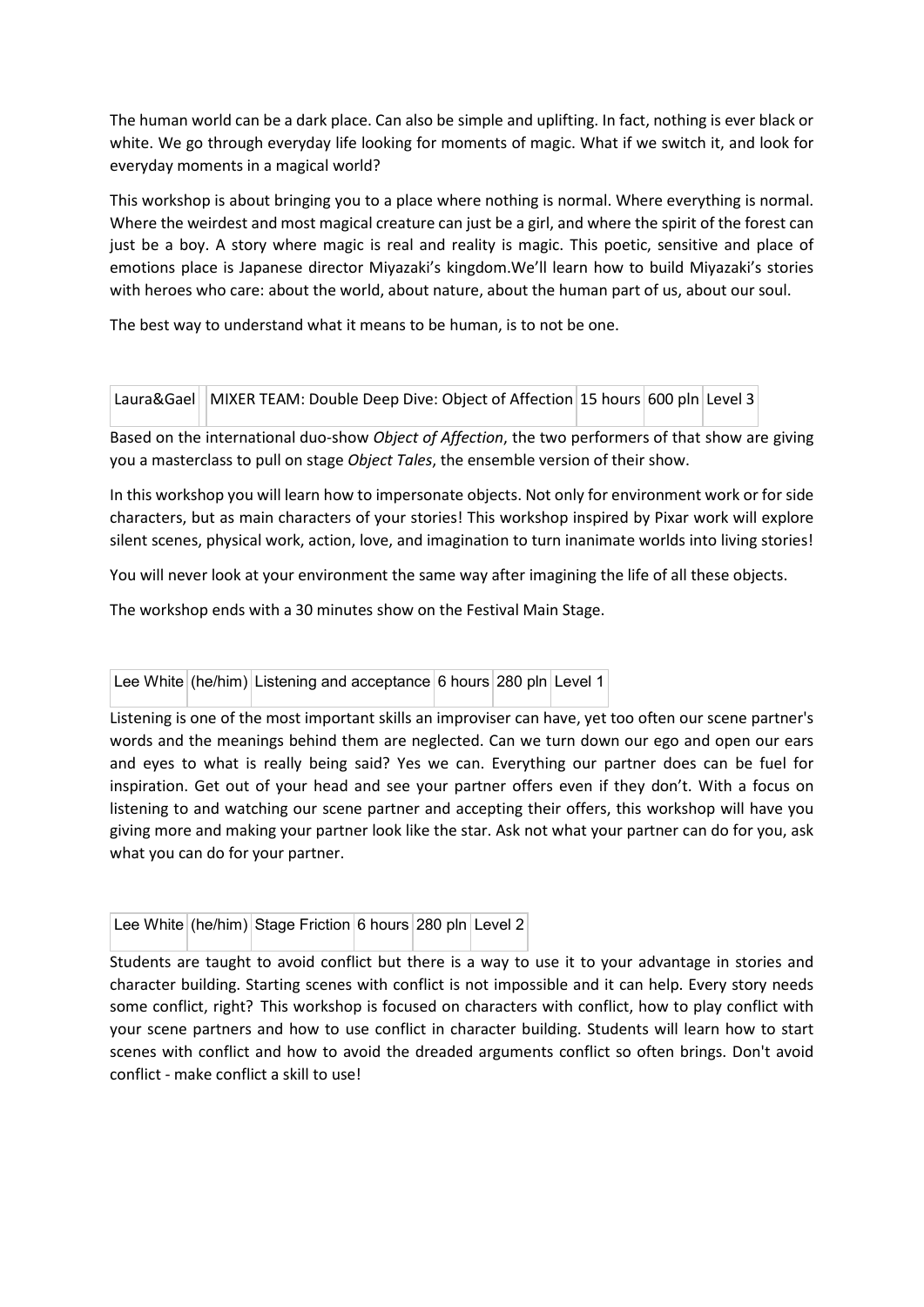Stephen Davidson (he/him) Don't Be an Asshole: An Improv Class for Men 3 hours 150 pln Level 1 Based on the principles of Play Like an Ally (being delighted by different kinds of offers, sharing stage time, supporting your scene partner, not making assumptions) this class offers a unique environment for discussion. We'll talk about how to play characters of different genders, play with people of different genders, and how to be a good ally to women and trans/non-binary players. We'll also talk about what you have to gain personally and creatively by doing so.

As a trans man, I've improvised as both a male and a female, and the experience has helped me understand what players of all genders might be missing out on. Join me for an afternoon of honest discussion about what it means to be a male improviser in 2022, fun improv exercises, and a safe space to explore your softer side.

Stephen Davidson (he/him) Film Noir 3 hours 150 pln Level 2

Sultry and cool, Film Noir is an opportunity to embody character archetypes like no others. We'll dig into surly detectives, femmes/hommes/personnes fatale, hench-people and more, learning what makes them tick. Step into a world of drama, tension, sex and intrigue, where the struggle between good and evil is real and personal. Challenge yourself to fight and flirt, and possibly to try an accent or two!

Monica Gaga (she/her) Women's Work-it-shop with Monica Gaga 3 hours 150 pln Level 1

A practical workshop designed to empower you to level up your improv so you Feel it, love it, own it and work it.

During the workshop you will look at: preparing, what you can do to put yourself in the mind/physical space for improv; checking in with yourself, to ensure throughout all is good with you; utilising blocks (you're in charge with what happens next), no mistakes just lessons, no blocks just gifts; and selfcensorship, allowing you to do your type of improv without harming or holding back.

At the root of it improv is supposed to be fun (fun is of course defined differently for everyone) and this workshop will help you find the fun through it all. So you can feel it, love it, own it and work it.

| Monica Gaga   (she/her)   Unapologetically Taking Up Space 3 hours   150 pln Level 2 |  |  |
|--------------------------------------------------------------------------------------|--|--|

Take time to pause and reflect on your triumphs and cancel out the noise. Use this workshop to put a focus on the acting & improv you want to do and map out how you can do it on your terms.

Using fun exercises, you will:

- Explore your strengths
- Practice mindful improv
- Explore how to practice the improv that makes you feel good
- Identify techniques focus your energies on the joy of improv
- Identify techniques to take up space with your full self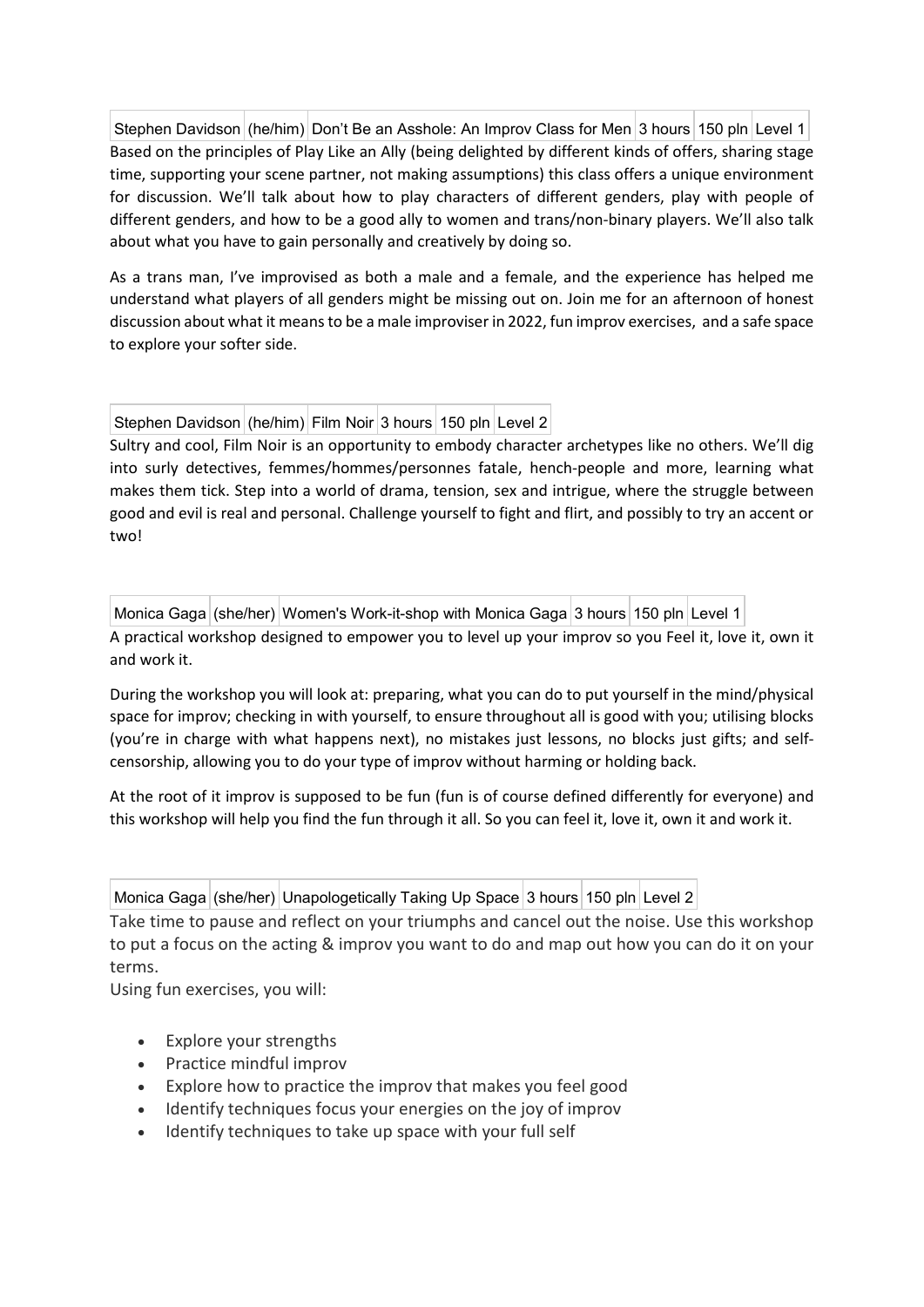Stephen Davidson+Monica Gaga Inclusion in improv 6 hours 350 pln Level 2

An in-depth course on inclusion in improv, aimed at teachers, coaches, and directors, but open to all. Using a mix of exercises and conversation, we'll learn about holding space for others, unconscious bias, assumptions, anti racism, gender diversity, disability inclusion, boundaries, writing and using a code of conduct, triggers, identity, and more. As improvisers we're used to building new worlds together; let's make the world of our classes and stages one where everyone is safe and seen.

Monica and Stephen are both experts at inclusion in improv, and will create a space where it's safe to ask difficult questions and to fail. With guest teachers along the way to make sure lived experience is central, we'll dig into myriad areas of inclusion, leaving you feeling equipped to be in a position of care, and to roll up your sleeves and help.

Tanine Dunais (she/her) Bouffon: The beauty of acceptance 3 hours 150 pln Level 1 Bouffons are comic characters whose profession is to make people laugh. They are a shapeshifting chorus of wild creatures, like the fools of the kings and the lords. They entertain and use insolence.

How can we use our own Bouffon in Improv? Together we will dive deep into the physical world of Bouffon.

The Bouffon state is an extreme state of play. The strength of the Bouffon world is their sense of ensemble. To feel free as a group and a safe place to let go and lose up. It's a powerful tool to develop a completely new feeling for your improv. And it's fun!

You will be guided through exercises, games that promise to invigorate and encourage you to find the pleasure in play as a group and solo. Concluding with Bouffon ensemble experiments.

Kiki Hohnen (she/her) Improv and psychology 6 hours 280 pln Level 2

This workshop uses three aspects of psychological theory to help deepen your character work: First, we use Leary's Rose to explore the dynamics of a two-person relationship, simultaneously play with status and connection.It sounds vague, but I promise you it's a ton of fun!

Next, we use the personality traits from the NEO-PI to give you some fun tools to build realistic characters with. Channel your inner neuroticism, or be as agreeable as you can. How self-conscious can you be as a character on stage?

The final part of the workshop explores Cattell's Trait Theory of Personality, where there are 16 factors to help you build new and unexpected characters!

Sacha Hoedemaker (he/him) MIXER TEAM: Musical Format 12 hours 500 pln Level 3

This workshop is all about creating a full length musical with a group of improvisers. Whether you know the people or not, you will trust them at the end. This two day intensive musical workshop teaches the actors what the ingredients of a musical are. This involves singing, choreography and story-line. How to set each other up for success and create a full circle story with a kick-ass finale song!

The workshop ends with a 30 minutes show on the Festival Main Stage.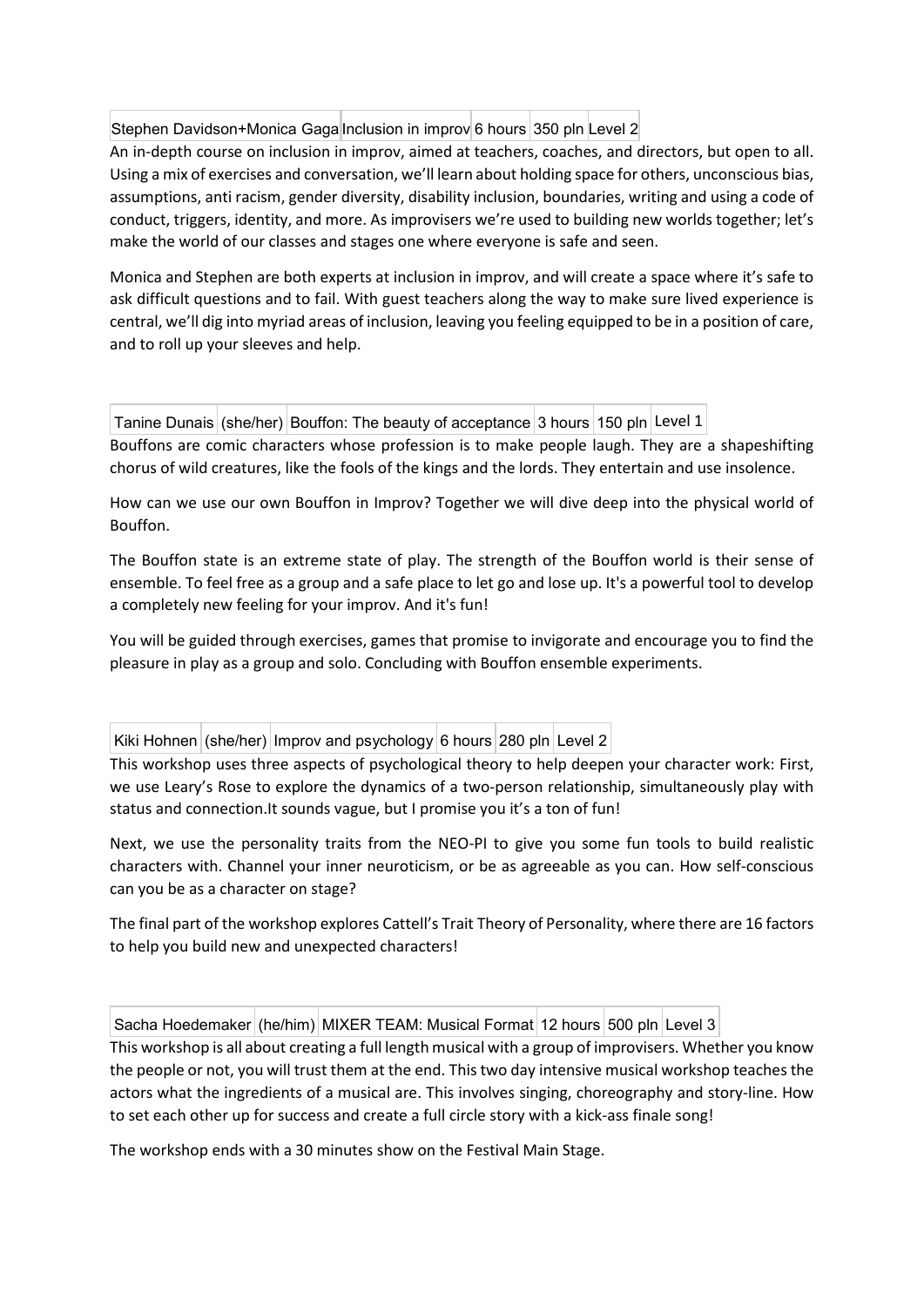Sacha Hoedemaker (he/him) Intro to musical improv 3 hours 150 pln Level 1

This workshop is focused on you getting the confidence and skills you need to sing improvised songs during any improv performance. In this workshop, you will learn exercises to warm up and fine tune your singing voice, simple song formats, and how to release the fears so you can sing your song!

Beata Różalska (she/her) | I don't know yet 3 hours 150 pln Level 1

The stage has been empty for too long. The current Scene should be cut, but you have no idea how to start next one. It doesn't matter! Just go. If you ask yourself, what you are doing, it's good not to know. On this workshop you will learn how to trust your instincts and your body. How to listen to your own impulses and how to react fast.

| Inbal Lori $ $ (she/her) $ $ Time $ $ 12 hours $ $ 500 pln $ $ Level 3 |  |  |  |  |
|------------------------------------------------------------------------|--|--|--|--|
|------------------------------------------------------------------------|--|--|--|--|

Intensive workshop for professional improvisers. Improvisation – like any other story telling arts – uses the element of time, and does with it a variety of many cool things.

It allows us to jump from one time to another, to be in two different times simultaneously, to slow or fast-forward reality, to jump from the past to the future and much more!

This intensive workshop will take us from being totally present in the moment to time-traveling in an epic way, fast and funny way, with cinematic and theatrical qualities.

### **Gael Doorneweerd-Perry**

Gael practices improv for 13 years in Strasbourg and he is member and co-founder of La Carpe Haute and Anananas & Pampamplemousse. He's also co-founder of the SIN, an international network of improvisers in Europe. He is performer in La Carpe Haute and created international formats to continue to explore, tour the world and share, including two duoshows with his main partner Laura Doorneweerd-Perry: Raison d'Être and Object of Affection. Gael teaches improv and loves it! He travelled in Europe and the world during the past few years (New York, Barcelona, Canmore, Berlin, Atlanta, Moscow, Athens, Sarasota, Brussels, Göteborg, Boston, Amsterdam, etc.), performing and teaching, and found a thousand ways to improvise. His dream was to combine it to be a multifaceted cristal of improv! Now, he shares around the world that way of acting, physical and noisy, kind and silly, emotive and crazy.

### **Laura Doorneweerd-Perry**

I am an Amsterdam-based teacher and performer in the fields of improvisation, theatre, dance and communication skills. I am part of 5 Dutch improvisation groups performing theatresports, longform, and impro for children. Furthermore, I have 3 duoshows and I am a founding member of the Ohana project. I have been teaching for 14 years, including 9 years in my own theatre school. My background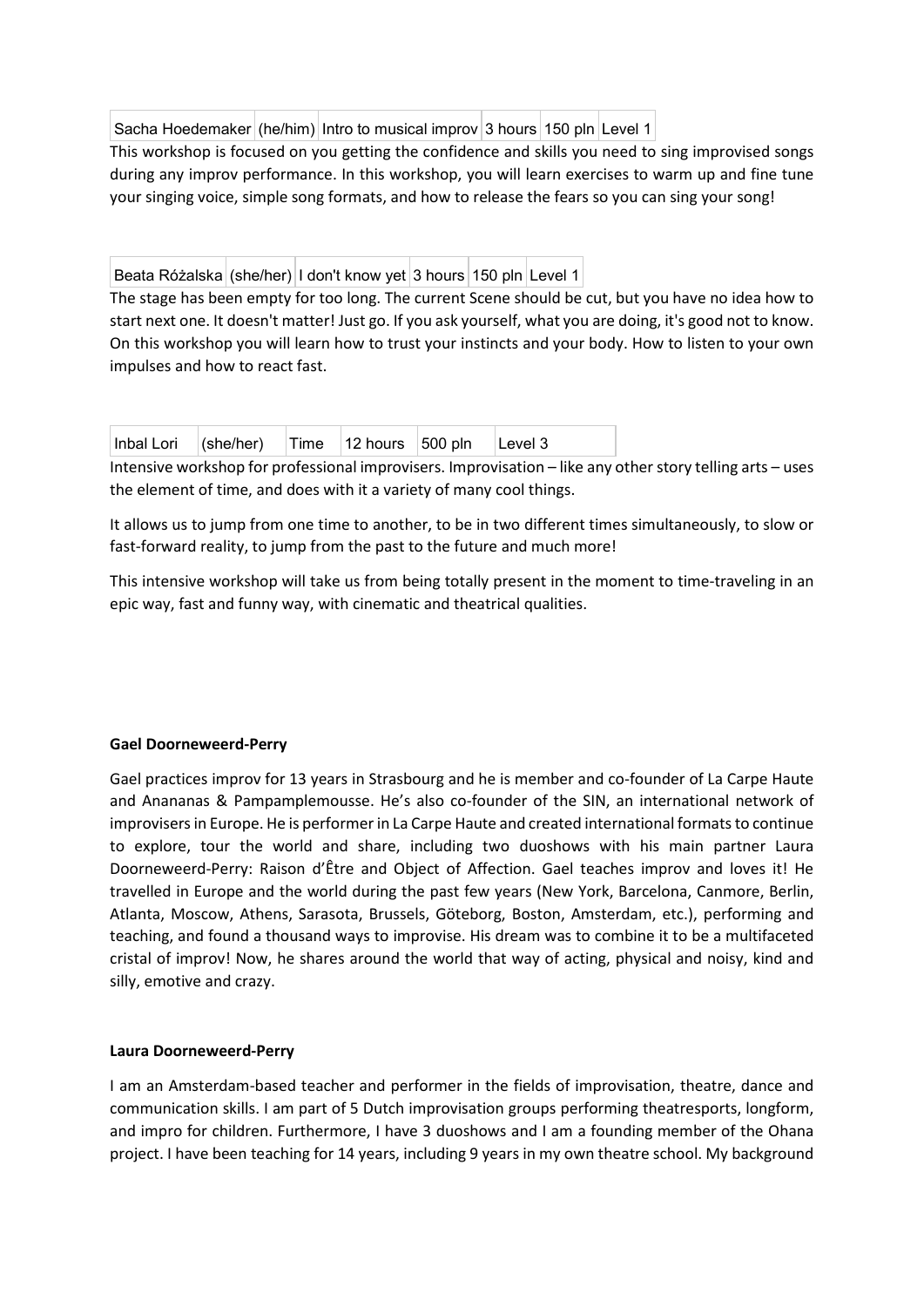is in theatre, dance and Business Administration. At the moment I am working as a trainer and actress in The Netherlands, Europe and North America.

I love cycling, travelling, cats, pancakes, making lists, taking leaps, staying up late and sleeping in. Also, my last name - Doorneweerd - is a castle. True story.

**Lee White** is an actor, most known for his work with improvisation, comedy and stand-up, but also in film and as a voice-over artist. [https://itsleewhite.com](https://itsleewhite.com/)

Originally from Winnipeg Canada, now based in Berlin, he became an acclaimed improviser for being part of the famous improv duo CRUMBS. Lee White has been performing and teaching improv (almost) all his life. Touring with shows and workshops all over Europe, Asia and North America for over 19 years, his unique philosophy of improv has made him welcomed everywhere he goes.

Aside from CRUMBS, Lee has been involved in the invention/development of several new shows such as Knowledge and Punishment, Clever: The Live Comedy Game Show, Your 15 minutes of fame, 'Paradigm' with Joe Bill, 'The Lorilees' with Inbal Lori, Winnipeg's infamous Dungeons and Dragons Improv Show, and several other collaborations with artists from all over the globe.

Since he moved to Berlin, Lee is teaching regular improv classes at Die Gorillas improv school, performs regularly at Impro Embassy at the Ratibor Theater and coaches improv groups all over Germany and Europe. He also travels to other towns for shows with local improv groups and his show "Your 15 Minutes of Fame".

Lee is working as an actor for TV productions such as "The Pinkertons" and "Spides", as well as movies and short films. As a voice-over actor he is lending his voice to characters and narrates image videos, advertisements and short clips.

### **Stephen Davidson** <https://impromiscuous.com/>

Stephen Davidson is the Artistic Director of The Improvised Play, Improvable, QI: Queer Improv, Carmen: A gender-swapped Film Noir Fantasy, and of Zeal: The Pride Improv Festival. Stephen is the author of two books about improv, Play Like an Ally and Improvising Gender. Stephen teaches improv independently and through Improvable, with the Free London Improv Project, City Academy, and Hoopla Improv. He has taught and performed all over the world.

Stephen loves improv and one of the world's most cheerful people when playing or teaching. When coaching and directing improv he prides himself on creating a positive environment so that players can perform at their best. Stephen likes his improv like he likes his partners; silly, clever, and emotionally connected. Stephen has studied improv through i/o Chicago, Annoyance, UCB, Hoopla, The Maydays, Music Box, Showstoppers, Imprology, and with many visiting artists including Dave Razowsky, Bill Arnett, Kaci Beeler, Heather Anne Campbell, Deanna Fleysher, and many more.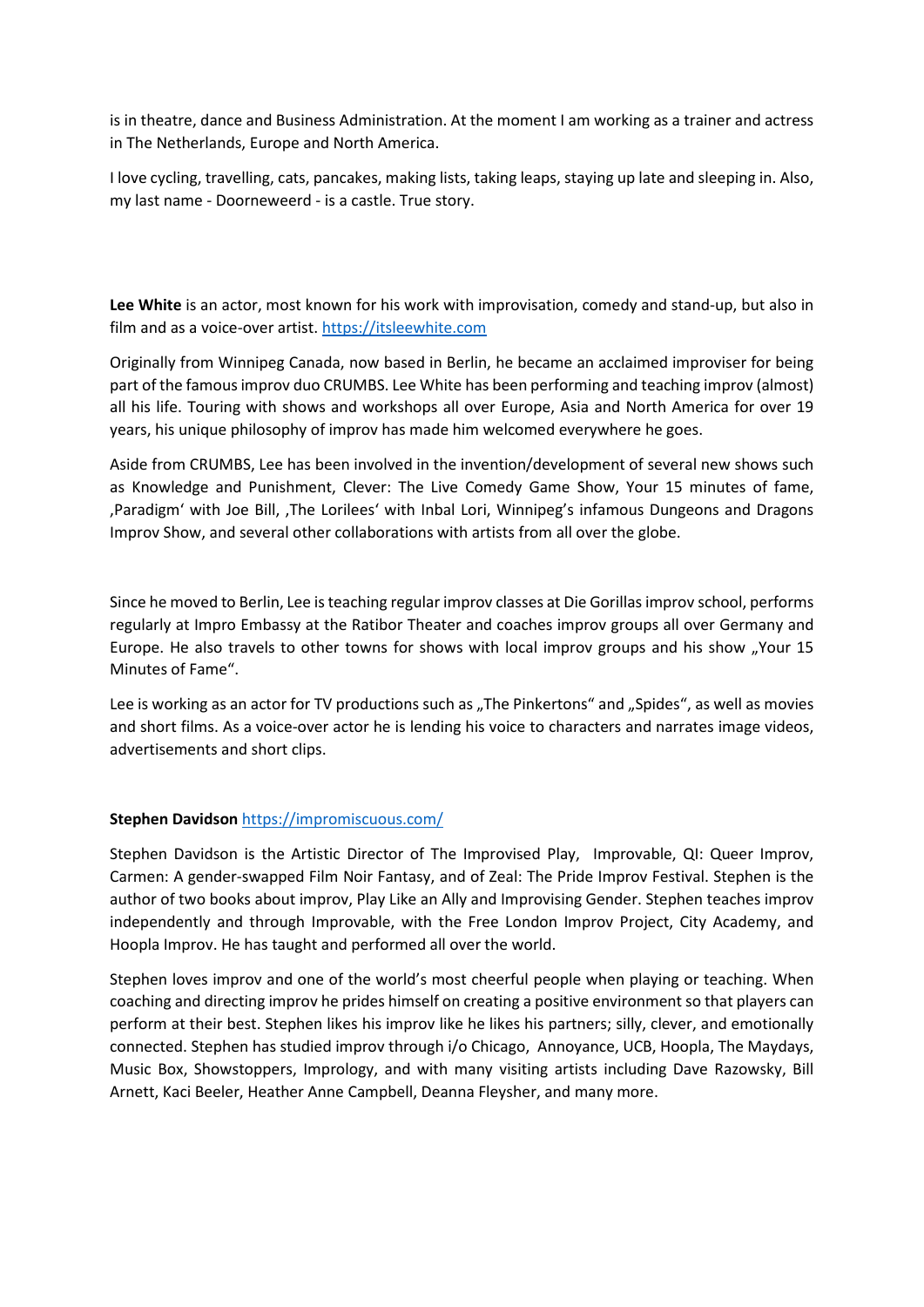### **Monica Gaga**

Monica is a British-born black African queer improviser, facilitator, host, performer and producer.

She trained in Community Theatre at East 15 Acting School, and her boundless love for improv stems from time spent at Second City in Chicago.

When she is not performing, hosting or teaching, Monica is championing diversity in improv and trying to get as many people, particularly POC, involved as possible.

Monica is based in London, UK.

As seen, heard and staged on BBC News, BBC Three, ITVBe, London Live, BBC History, BBC Radio London, Global Pillage, The Comedy Store, Hoopla Impro, Boulevard Theatre and more.

Website: [http://www.monicagaga.com](http://www.monicagaga.com/)

Twitter and Instagram: @msmonicagaga

# **Tanine Dunais**

Tanine Dunais is an Iranian improviser, currently living in the Netherlands. She started her improv journey at Dubai's Courtyard Playhouse, and built her foundations with Johnstonian formats such as Maestro and Theatresports.

She's forever in the hunt for opportunities to perform in her native tongue, Persian, and to showcase more of her heritage and culture, on stage. During her explorations, she fell in love with expressing herself without the use of spoken language. Her preferred modes of expression revolve around physical theatre, clowning, buffoonery, and puppetry.

Recently, she's been digging deep into her experiences of performing as an expat, and is constantly working to find ways to help fellow improvisers bring their cultural and religious heritage to life, on stage.

### **Kiki Hohnen**

Kiki has taught improv for over a decade, both as an improv coach and as a corporate trainer for Amsterdam's Boom Chicago. A trained psychologist, she enjoys using psychological theory to build three-dimentional characters, and gets a kick out of watching students bring these characters to life on stage. Kiki performs with her partner in their duo show Helmet Thieves, and with various groups in Amsterdam. She was born in Australia, grew up there, Sri Lanka and Belgium, and has lived for most of her life in Amsterdam. Her window washer describes her as "a nice lady who always pays her bills on time."

### **Sacha Hoedemaker**

Sacha has been playing professionally for over 13 years accompanying singers, live bands, musicals, studio engineers and theater productions. As the Musical Director at Boom Chicago, he is responsible for the production of original music for live shows and other creative projects such as Escape through Time, New Kids on the Gracht, VR Winter Wonderland, Best of Boom, Escape Through The Movies and